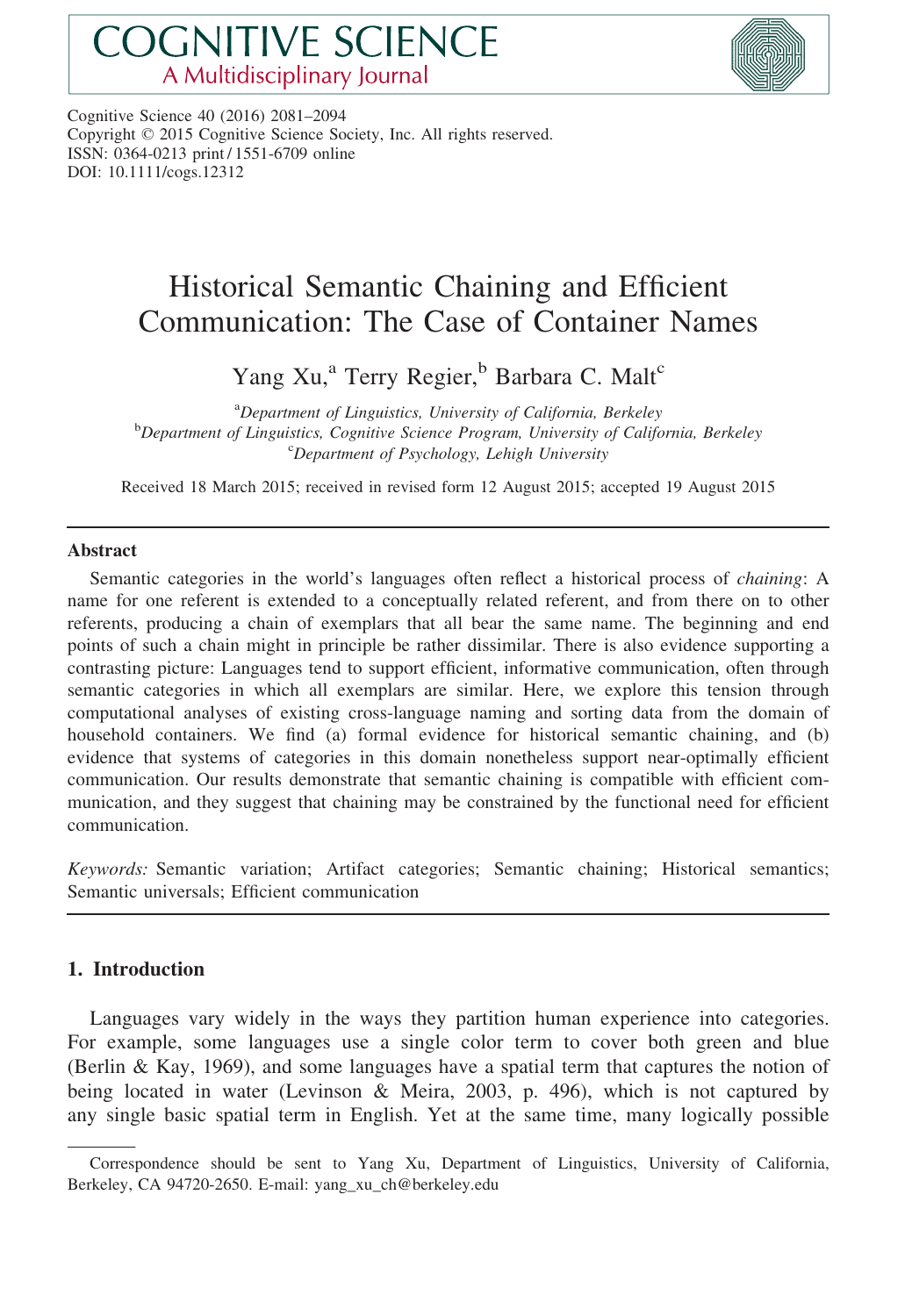semantic categories are not attested, and similar categories appear in unrelated languages (e.g., Malt & Majid, 2013). What explains this pattern of wide but constrained variation?

An existing proposal holds that this variation may be explained by the functional need for efficient communication—that is, the need to communicate precisely, using minimal cognitive resources. On this account, the different semantic category systems that we see across languages constitute different structural means to this same functional end. This idea has accounted for cross-language variation in semantic domains, including color (Regier, Kay, & Khetarpal, 2007), kinship (Kemp & Regier, 2012), space (Khetarpal, Neveu, Majid, Michael, & Regier, 2013), and number (Xu & Regier, 2014). It also coheres naturally with a recent focus on efficient communication as an explanation for other aspects of language (e.g., Fedzechkina, Jaeger, & Newport, 2012; Piantadosi, Tily, & Gibson, 2011; Smith, Tamariz, & Kirby, 2013). Importantly for our present purposes, in several of the above studies of semantic categories (Khetarpal et al., 2013; Regier et al., 2007), efficient communication is shown to be supported by coherent categories in which all exemplars tend to be similar to each other and hence tightly clustered.

This proposal appears to conflict with a well-established and influential idea: that semantic categories reflect a historical process of chaining, whereby a name for one referent is extended to a related referent, and from there on to further referents, resulting in a chained structure in which the later items in the chain may have little similarity to the early ones (Brugman, 1988; Heit, 1992; Lakoff, 1987; see also Bybee, Perkins, & Pagliuca, 1994; Hopper & Traugott, 2003) In particular, it has been suggested that such semantic chaining over historical time may explain the extensions of English container names such as *bottle* and *jar*: containers are human-made artifacts that are invented in different forms at different points in time in response to technological innovations and current cultural needs, and the extensions of container names may reflect this historical process (Malt, Sloman, Gennari, Shi, & Wang, 1999).

If the meanings of container names must flex to accommodate rapid changes to the domain itself, the result may be that they are extended along dimensions that are not fully predictable (see review by Malt, 2010). As a result, the words in this domain can denote a wide range of objects that do not necessarily seem to be the most natural perceptual or conceptual grouping. For example, Malt et al. (1999) found that the extensions for container names include exemplars that are dissimilar to exemplars within the category on average, but are very similar to certain individual exemplars, consistent with the idea of chaining. For instance, a child's drink container in the shape of a bear, made of plastic, and emptied via a straw—which does not resemble a prototypical box—may nonetheless be called a *juice box*. Sloman, Malt, and Fridman (2001) found that a computational model that captures chain-like structures accounted well for container naming data from English. These analyses examined the data without reference to historical information, and thus did not directly assess whether the data are consistent with chaining over historical time. But they do appear to challenge the proposal that semantic systems support communicative efficiency through categories in which exemplars tend to be similar to each other.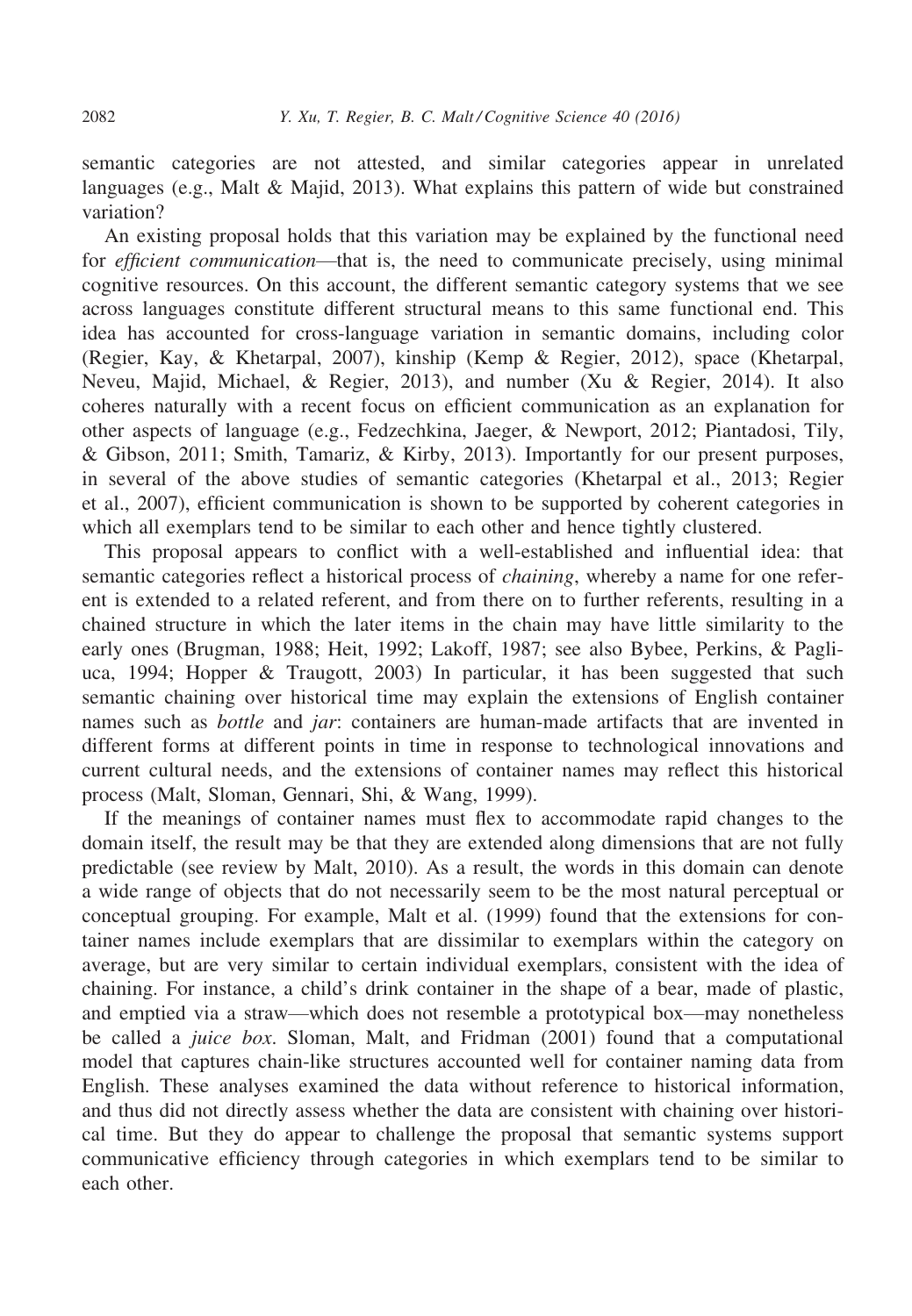There is another consideration that suggests that names for containers may pattern differently from those in other domains. In this paper, we consider the communicative efficiency of simple container nouns such as *box* or *bottle*. Yet very often in discourse, such container names appear with a preceding modifier of some sort (e.g., *juice box*, aspirin bottle). Given this usage pattern, communicative efficiency need not require that a simple noun such as *box* be highly informative by itself, because the noun often appears with a disambiguating modifier. Thus, it is possible that head nouns for containers, such as box or bottle, may not support efficient communication, even if the regularly appearing modified forms juice box or aspirin bottle do.

Two important questions are left open. First, is there evidence for a genuinely historical process of chaining in modern semantic systems such as those of container names? And second, if so, does chaining in this domain in fact prevent efficient communication? Or are the lexical categories of this domain, like those of other domains, shaped by the need for efficient communication, despite semantic chaining? The studies we present address these questions.

In what follows, we summarize the theory of efficient communication, and demonstrate that chaining is in principle a challenge to this theory. We also briefly describe the crosslanguage data on which we rely. We then present two studies based on those data. The first study tests for historical chaining in the naming of containers, and the second study tests whether container naming across languages is communicatively efficient, in the sense of having tightly clustered, coherent semantic category membership. To preview our results, we find evidence for historical chaining, yet we also find that despite this chaining, the container naming systems of three languages all support near-optimally informative communication. We speculate that semantic chaining may be constrained by the need for categories to be informative.

#### 2. Formal presentation of theory

In this section, we present the theory of efficient communication in formal terms. We then demonstrate that chaining can in principle lead to inefficient communication.

Consider the communicative scenario of Fig. 1. Here, the speaker has a target object in mind—in this case, a specific kind of bottle—and wishes to communicate that referent to the listener. To that end, the speaker utters the word bottle. Given that utterance, the listener then attempts to mentally reconstruct the speaker's intended meaning. Because the word *bottle* covers a range of possible objects, the listener's representation is inexact and is shown as a probability distribution extending over that range. We take a communicative system to be *informative* to the extent that it supports accurate mental reconstruction by the listener of the speaker's intended meaning; that is, reconstruction that is as exact as possible. While the listener need not always reconstruct exactly the referent the speaker has in mind for communication to succeed (Connell & Lynott, 2014; Ferreira, Bailey, & Ferraro, 2002), if the speaker utters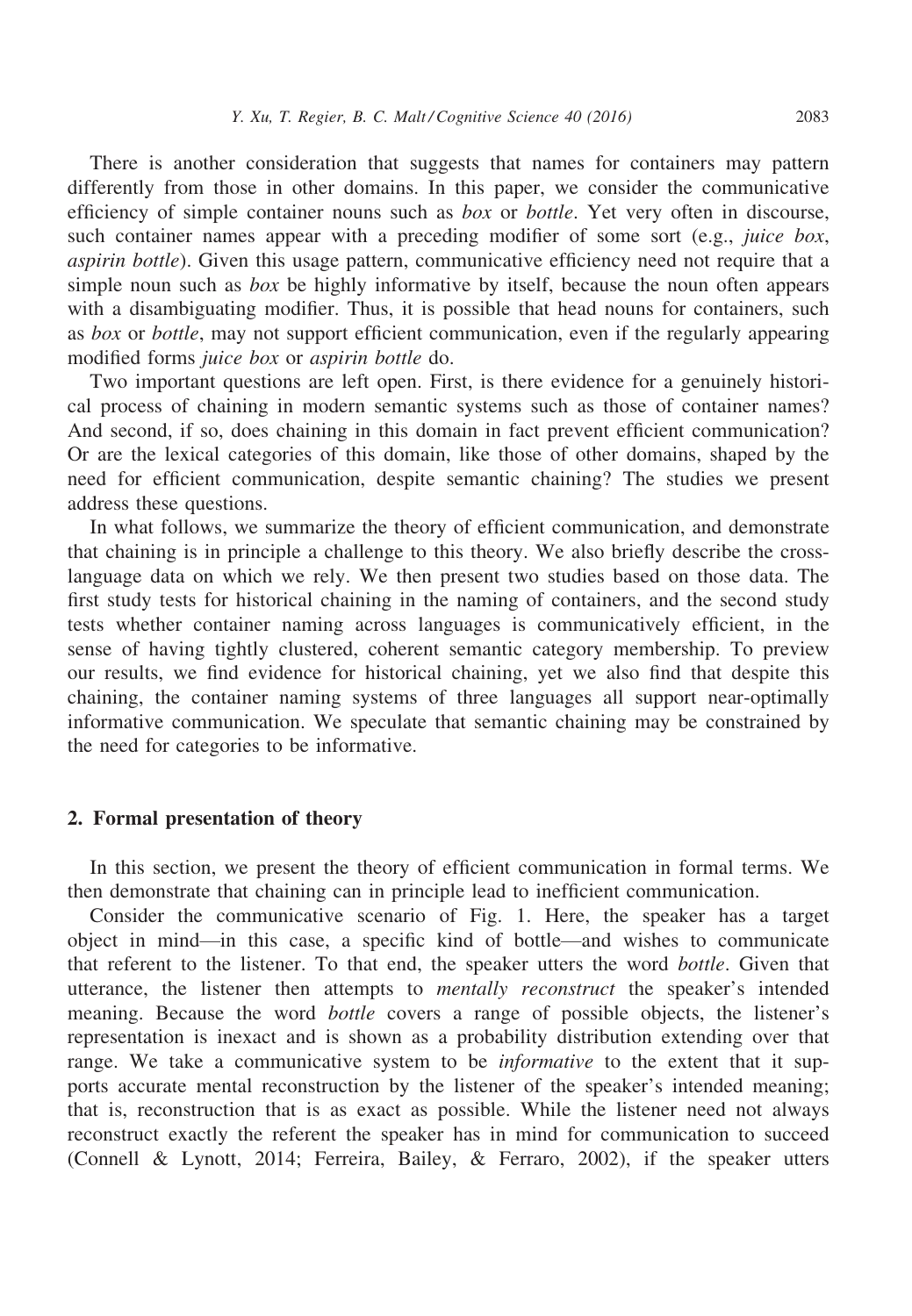

Fig. 1. A simple communicative scenario.

bottle having in mind a baby bottle and the listener thinks of a Coke or wine bottle, unintended consequences may result.

We model the mental representations of both speaker and listener as probability distributions. Unlike the listener's distribution, the speaker's distribution  $S$  is certain: It consists of a point mass centered on the target, capturing our assumption that the speaker is certain of the meaning she wishes to convey. Following Regier, Kemp, and Kay's (2015) analysis of color naming, we take the listener distribution  $L(i)$  to be based on the similarity (assessed empirically) of exemplar  $i$  to all exemplars in the category named by the word w:

$$
L(i) \propto \sum_{j \in w} sim(i, j) \tag{1}
$$

We then take the unit *communicative cost*  $C(i)$  of communicating about a target object  $i$  using a particular communicative system to be a measure of the discrepancy between the listener distribution  $L$  and the speaker distribution  $S$ : specifically the Kullback–Leibler divergence  $D_{KL}(S|L)$  between these two distributions. In the case of speaker certainty, this reduces to surprisal (Tribus, 1961):

$$
C(i) = D_{KL}(S||L) = \sum_{j} S(j) \log_2 \frac{S(j)}{L(j)} = \log_2 \frac{1}{L(i)}
$$
(2)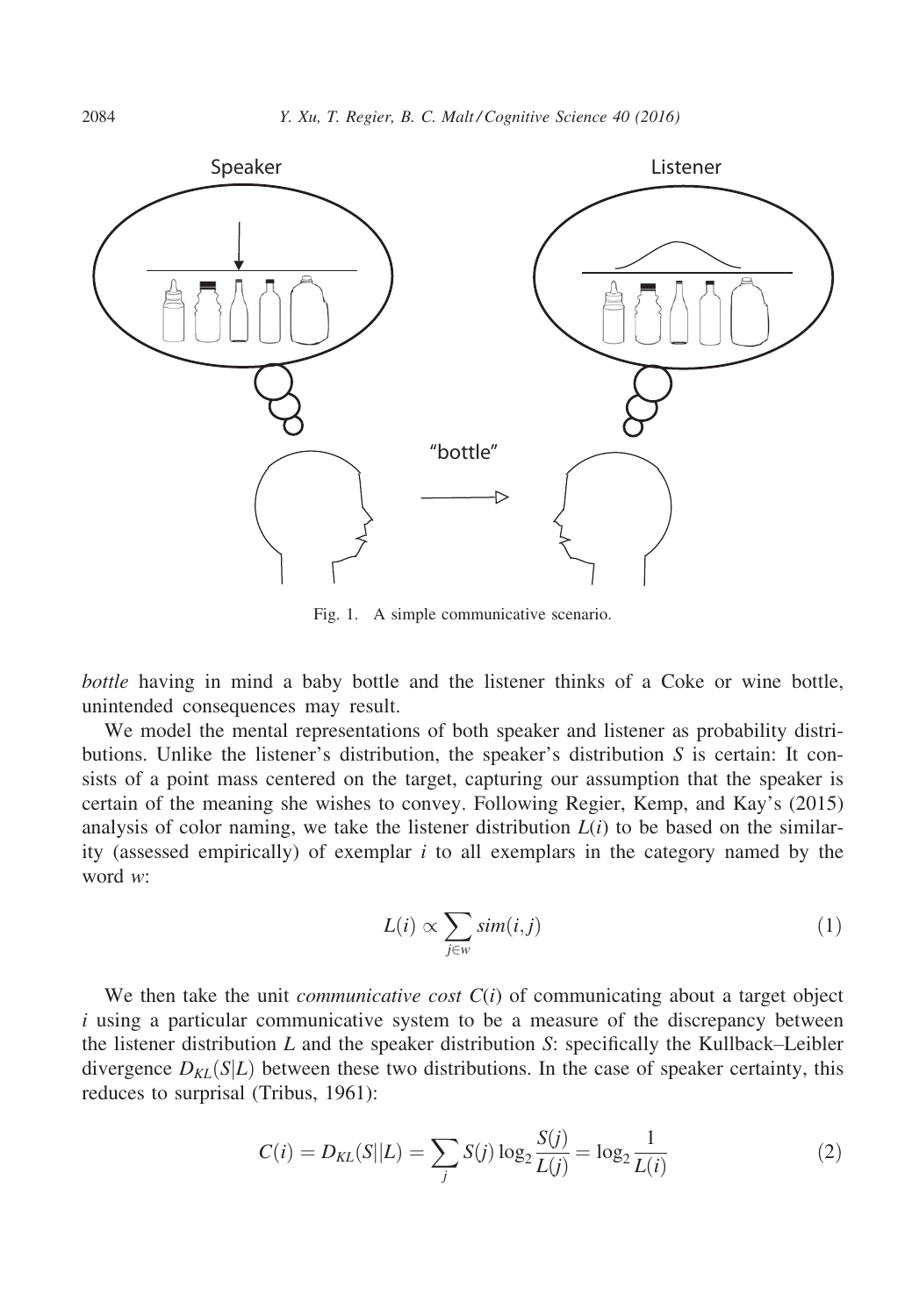Finally, we take the overall communicative cost of a system to be the expected communicative cost incurred in communicating about the domain (Kemp & Regier, 2012). This is the sum of the unit costs of all possible targets in the domain, each weighted by its relative frequency of occurrence in usage, or need probability  $N(i)$ (assessed empirically):

$$
E[C] = \sum_{i} C(i)N(i) \tag{3}
$$

We take a communicative system to be *informative* to the extent that it exhibits low communicative cost  $E[C]$ . We take the *complexity* of a system to be the number of lexical categories in the system. Finally, we take a system of categories to be communicatively efficient to the extent that it it is more informative than most logically possible hypothetical systems of the same complexity.

#### 2.1. Chaining and inefficient communication

Semantic chaining can give rise to inefficient communication, as illustrated in Fig. 2. Panel (a) of this figure shows two artificial category systems that partition the same set of eight objects (shown as black dots). The category system in the left half of the panel divides these objects into two non-chained (or clustered) categories. The system in the right half of the panel divides the same set of objects into two chained categories. The complexity of the two systems is the same (two categories in each system), but they differ in informativeness. Panel (b) shows the communicative costs of these two systems, compared with the costs of all possible partitions of the eight objects into two groups of size  $4<sup>1</sup>$  It can be seen that relative to these hypothetical systems, the non-chained system from panel (a) is optimally informative for this level of complexity, and thus communicatively efficient, whereas the chained system is not. This demonstrates that semantic chaining has the potential to yield inefficient communication, as formalized here.



Fig. 2. Chaining and communicative inefficiency. (a) Non-chained and chained systems of equal complexity (two categories each). (b) Communicative costs of these systems and hypothetical systems of equal complexity.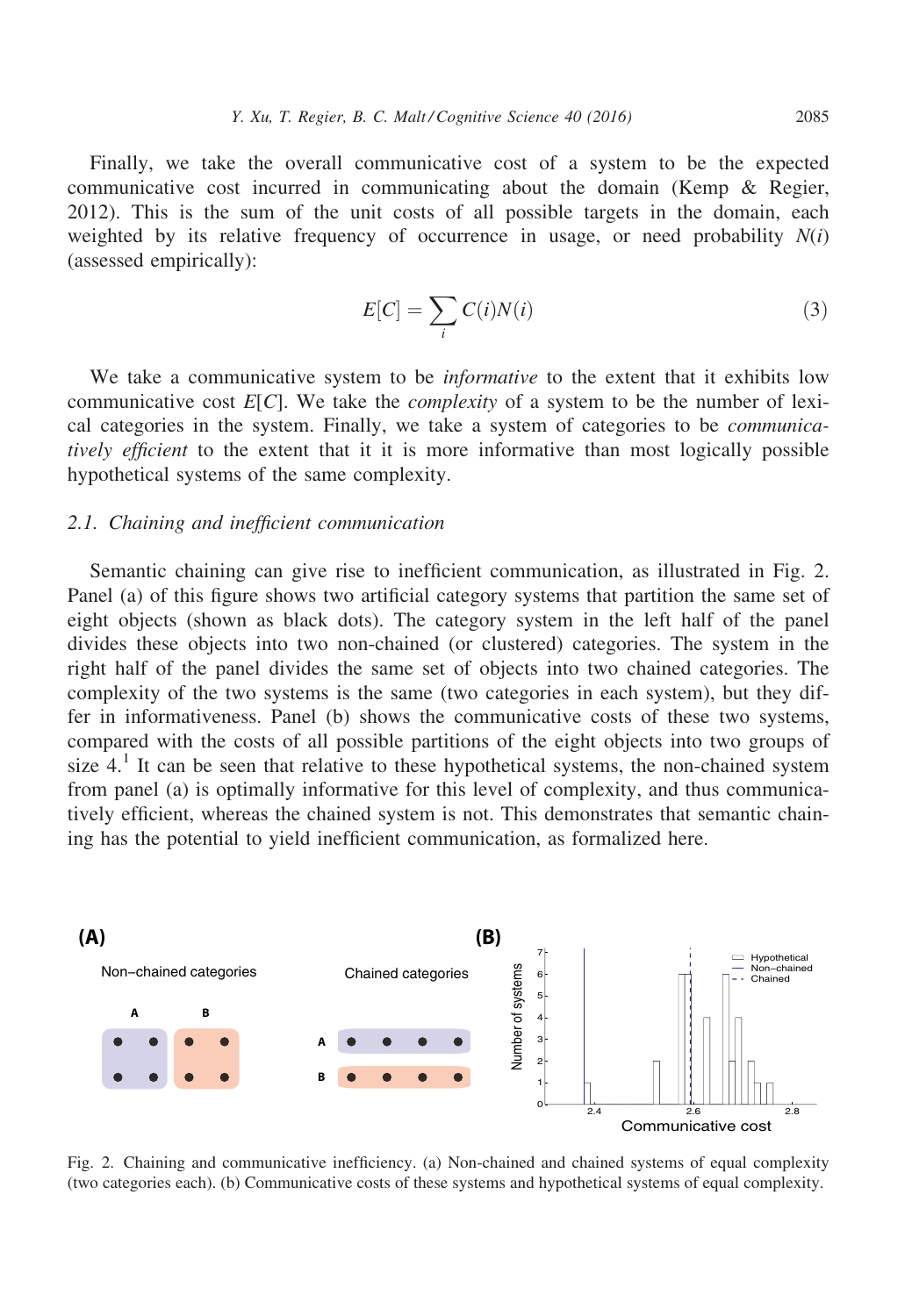## 3. Data

We reanalyze data from Malt et al. (1999) on the naming and perceived similarity of household containers. The stimulus set for this research consisted of photographs of 60 household containers, representing a wide range of bottles, jars, and similar containers. Fig. 3 shows a sample of these objects.

We used two types of data that had been collected relative to this stimulus set. The first type is linguistic. Native speakers of American English, Mandarin Chinese, and Argentinian Spanish were instructed to name each container stimulus in their native language, giving whatever name they felt was best or most natural.<sup>2</sup> We took the most frequently produced (modal) name for each object as its name in the given language. The second type of data is from a pile-sorting task. We used these data to construct a similarity space of the 60 container objects in our stimulus set. In particular, we used pile-sorting by English and Chinese speakers from the study by Malt et al. (1999) (the groups for which data were retrievable), and we focused on sorting based on overall similarity of the containers (i.e., participants were allowed to sort freely, using both the physical attributes and functions of the containers, as they saw fit). Since the pile sorts correlated highly across groups (Malt et al., 1999), we aggregated pile-sorting responses from participants across the two groups, and took the similarity  $sim(i,j)$  of any two objects i and  $i$  to be the proportion of all participants who sorted those two objects into the same



Fig. 3. Sample stimuli from Malt et al. (1999).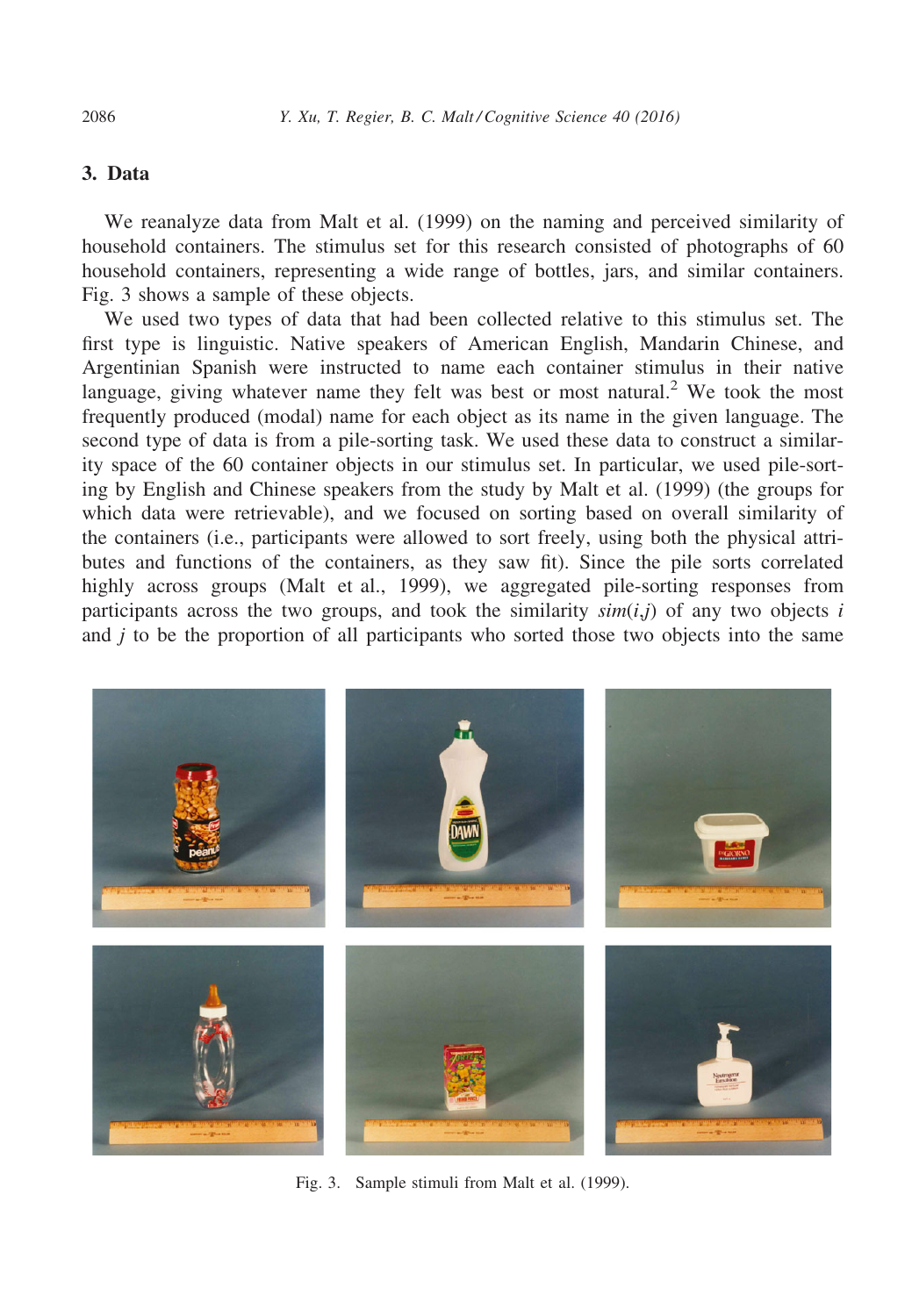pile. If two objects are always co-sorted together across participants, their similarity would be 1. If two objects are never co-sorted, their similarity would be 0. We used this  $60 \times 60$  similarity matrix as a proxy for a universal conceptual space. Malt et al. (1999) showed a high degree of correlation of these similarity matrices between each pairing of the three language groups in our study (see also Ameel, Storms, Malt, & Sloman, 2005, and Malt et al., 2014, for high sorting correlations across language groups for other stimulus sets). These naming and similarity measures were used in our analyses below.

#### 4. Study 1: Historical chaining

In our first study, we asked whether these data provide evidence for historical chaining. That is, has the current extension of the names been developed through a chain of uses expanding over historical time? We test for historical chaining over all three languages in the dataset.

We considered three categorization models, specified in Table 1: a chaining model, a clustering model, and a majority vote model. The chaining model is a nearest-neighbor (or 1-nearest-neighbor) model, which assigns a target item to the category that includes the exemplar most similar to that target item; this is the model that was explored by Sloman et al. (2001). The clustering model is based on Eq. 1 and assigns a target item to the category whose exemplars exhibit the greatest similarity to the target overall. The majority vote model is a baseline model that assigns a target item to the category that has the most exemplars, without reference to any intrinsic relations among exemplars. Similarities  $sim(i,j)$  were determined by the pile-sort data. The category (word) w for each container object was determined by the modal head noun that was used to label it in the naming data; for example, the category for *juice bottle* would be *bottle* in English.

Each model was tested against the data in a manner that recapitulates the addition of new exemplars to categories over historical time. We began by time-stamping the name of each container item, providing an estimate of when that item appeared in history. We obtained these time stamps from a large historical corpus, the Google Ngram American English corpus (Michel et al., 2011), using a computational procedure described in the Supplementary Material. Following this procedure, we then simulated the sequential emergence of all 60 exemplars in history and asked which of the three models specified above best accounted for categorizations found in the naming data.

Table 1

Summary of models. In the rules below, i is the target exemplar, j is any exemplar other than i, w is a lexical category,  $sim(\cdot, \cdot)$  is the similarity between two exemplars, and |w| is the size of category w

| Model         | <b>Categorization Rule</b>                                      |
|---------------|-----------------------------------------------------------------|
| Chaining      | $i \rightarrow$ the category w of arg max <sub>i</sub> sim(i,j) |
| Clustering    | $i \rightarrow \arg \max_{w} \sum_{j \in w} sim(i, j)$          |
| Majority vote | $i \rightarrow \arg \max_{w}  w $                               |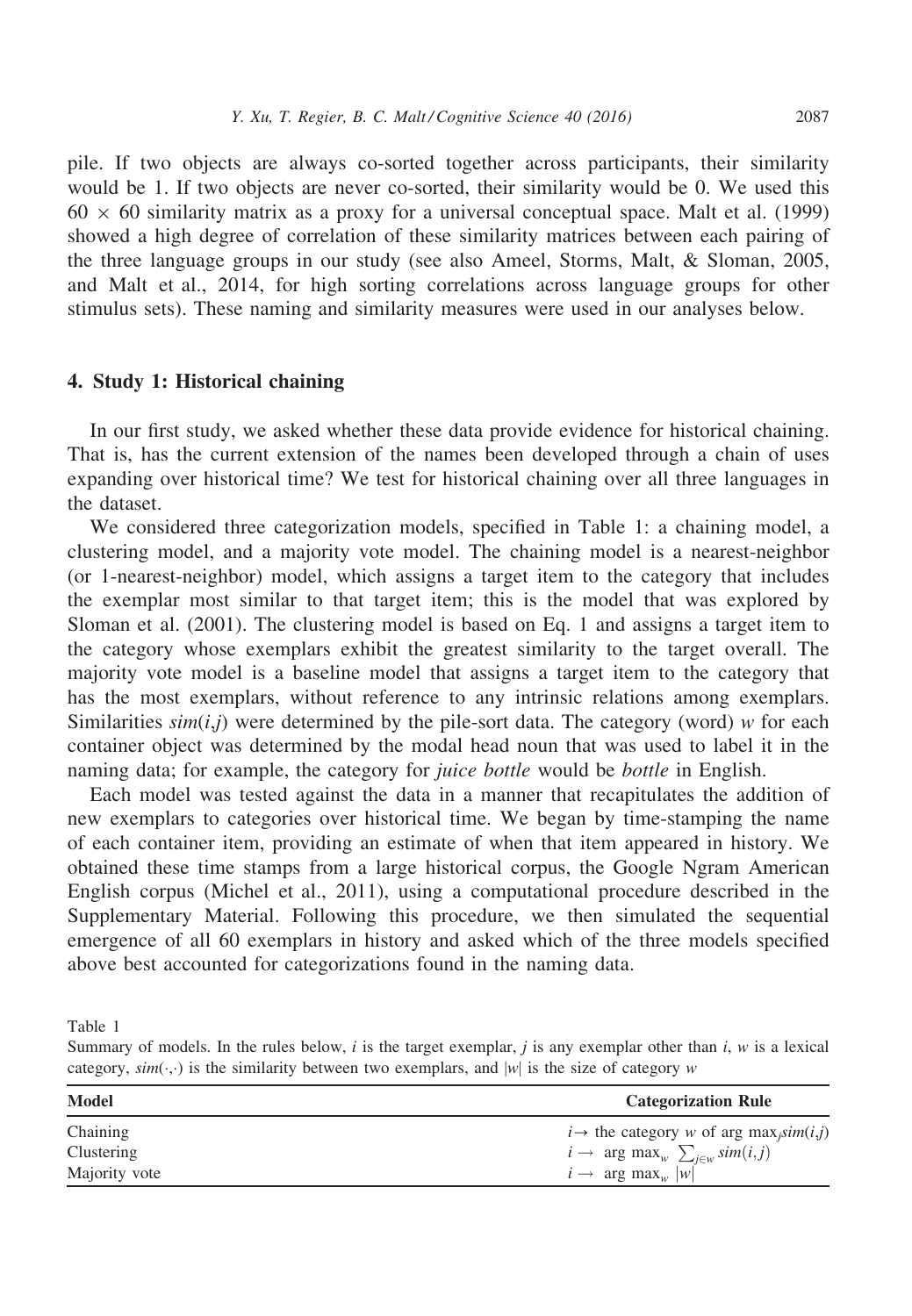For each model, this predictive analysis proceeded as follows. We first seeded the model with the object that first appeared in history, based on appearance of the corresponding phrase in the corpus; this object was "glass bottle." As each remaining object became available (based on appearance of its name in the corpus), we used the model to predict its category membership, based only on items already encountered and holding out the category labels for the current item and all upcoming items. The category label was always the head noun associated with that object (e.g., box rather than *juice box*). Whenever the model mispredicted the category membership of an item because the object's name was not yet represented by already-considered exemplars, we introduced that label and thus expanded the repertoire of categories that the model had to choose from among beyond that point in time. We then asked which model best predicted the data, when presented in historical order.

Fig. 4 summarizes the predictive accuracies of these models. The results show that in general, the chaining model accounts for the data better than the two alternative models in all three languages. Specifically, we found the chaining model to outperform the clustering model by about 8%, 3%, and 10% for English, Spanish, and Chinese, respectively (and to outperform the majority vote model by 23%, 35%, and 62% for the three languages). We observed that although the chaining model makes largely similar predictions to the clustering model (the two models overlap in approximately 65% of their predictions within each of the three languages), they are different in interesting ways. Concretely, in the case of English, we observed that the following historical chain of exemplars (dates included in parentheses) was predicted accurately by the chaining model but not by the clustering model: *olive jar* (1903)  $\rightarrow$  *jelly jar* (1925)  $\rightarrow$  *peanut butter jar* 



Fig. 4. Summary of historical analysis of chaining. Error bars (standard error) are shown only for the case of randomized chaining, as that is the only case in which multiple simulations were run.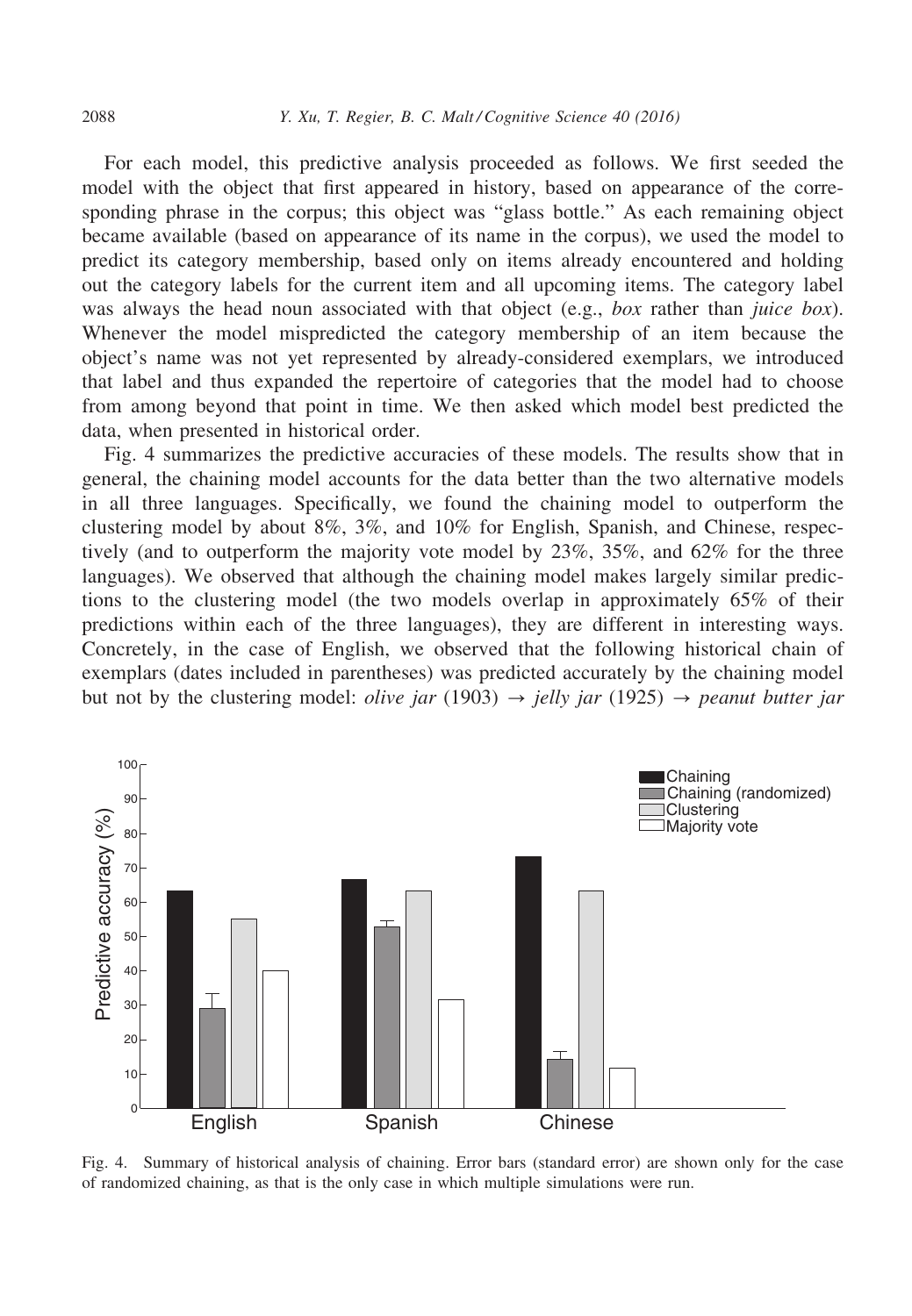$(1945)$   $\rightarrow$  peanut jar (1963)  $\rightarrow$  applesauce jar (1970). Conversely, the clustering model —but not the chaining model—was correct in predicting the category labels of a small number of exemplars such as *film container* (1912) and *squeeze bottle* (1942).

We sought to determine whether the chaining model's superiority over the clustering model on our data is due to an exceptionally good match between the chaining model and the structure of our data. If so, we would expect the superiority of the chaining model over the clustering model to be greater when assessed relative to our data than when assessed relative to hypothetical variants of our data. A statistical analysis described in the Supplementary Material supports this prediction. We also wished to test whether the good fit of the chaining model is dependent on the historical time-stamps provided by our corpus searches. Would the same chaining model with different time stamps perform as well? To test this, we re-ran the chaining model, but with the temporal sequence of exemplars randomized while keeping the category labels the same. We ran 100,000 such randomized sequences for each language. For all three languages, the mean prediction of the chaining model on the randomized historical sequences was significantly worse than with the real historical sequence ( $p < .01$  via standard permutation tests), indicating that the success of this model does reflect the actual historical emergence of these items.

These results demonstrate that the chaining model accounts well for the diachronic development of the extension of container names. This outcome supports the proposal that historical semantic chaining is involved in the formation of container lexical categories.

Fig. 5 illustrates the historical semantic chaining in the development of the English category bottle, on our analysis. We observe that chaining in this real-world category is



Fig. 5. Semantic chaining in the English bottle category. Container names are annotated with dates identified from the corpus searches. Spatial proximity between two items roughly corresponds to their judged similarity. Arrows indicate the trajectory traced by the chaining model.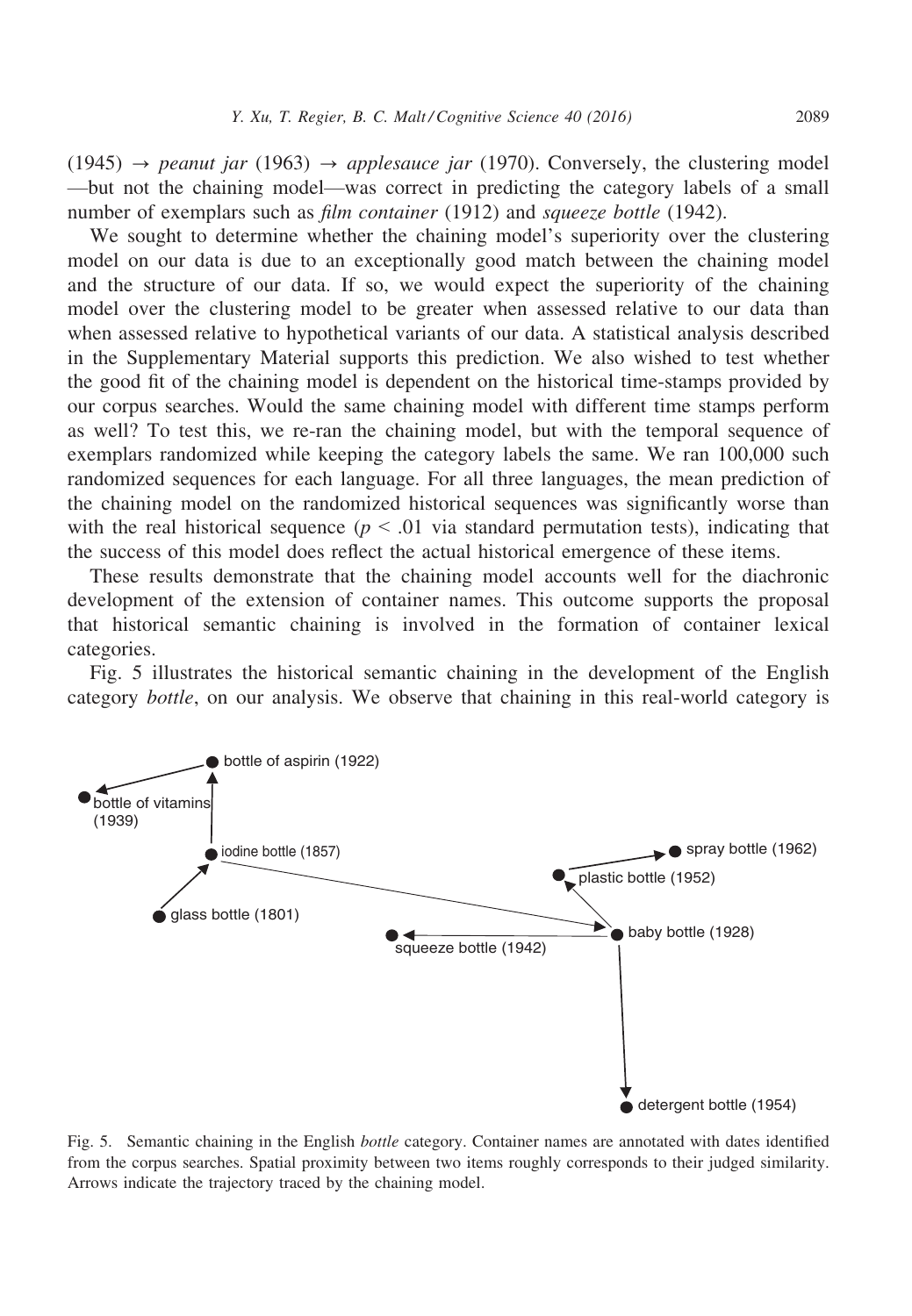interestingly different from the idealized case we considered earlier in Fig. 2. Instead of forming a long chain, "natural" semantic chaining in this instance takes the form of short chains grounded in hub exemplars (e.g., iodine bottle and baby bottle), which form local clusters within the category. Whether such natural chaining structures support efficient communication is a question we will test in the next study.

#### 5. Study 2: Chaining and efficient communication

We have seen that semantic chaining has the potential to yield inefficient communication, and that the container naming data of Malt et al. (1999) show evidence of semantic chaining over time. Left unaddressed is whether this natural semantic chaining in fact prevents efficient, informative communication.

The data of Malt et al. (1999) have not previously been analyzed with respect to whether the lexical categories support efficient communication about containers. We conduct that analysis here, separately for each of the three languages (English, Spanish, and Chinese), using the computational formulation of efficient communication specified above. As before, we took the category system of each language to be determined by the modal head noun that was used to label it in the naming data, and we took similarities  $sim(i,j)$  to be determined by the pile-sort data. We estimated the need probability  $N(i)$  for each item  $i$  using frequencies of container names (modifier  $+$  head noun) from the Google Ngram American English corpus; specifically, we took frequencies at year 1999, which matches the year of publication of the original work by Malt et al. (1999). We then applied Eqs. 1–3 to obtain the communicative cost for the container naming system in each language.

We take a category system to be near-optimally efficient if it is more informative than most hypothetical systems with the same number of categories. Thus, in order to assess the communicative efficiency of the English, Spanish, and Chinese container naming systems, we need to compare the communicative cost of each to the costs of a large set of hypothetical systems with the same number of categories as those reported by Malt et al. (1999) for this stimulus set (English: 7 categories; Spanish: 15 categories; Chinese: 5 categories). We also constrained the size of each category in a hypothetical system to be equivalent to that in the corresponding attested target system; this constraint ensures that attested and hypothetical categories are identical in number and size, and differ only in the exemplars that are assigned to those categories.

Concretely, for each target language (English, Spanish, Chinese), we constructed hypothetical comparison systems through simulated chaining in similarity space (cf. Khetarpal et al., 2013), as follows. We began by randomly choosing an initial exemplar and assigning an arbitrary category to it. We then extended that name to a new exemplar, which was selected by sampling exemplars in proportion to their similarity with the existing exemplar. We then repeated this chaining process, where the probability of a category name being chosen for expansion was proportional to the number of remaining (as-yetunlabeled) exemplars in that category. This process continued until we had assigned each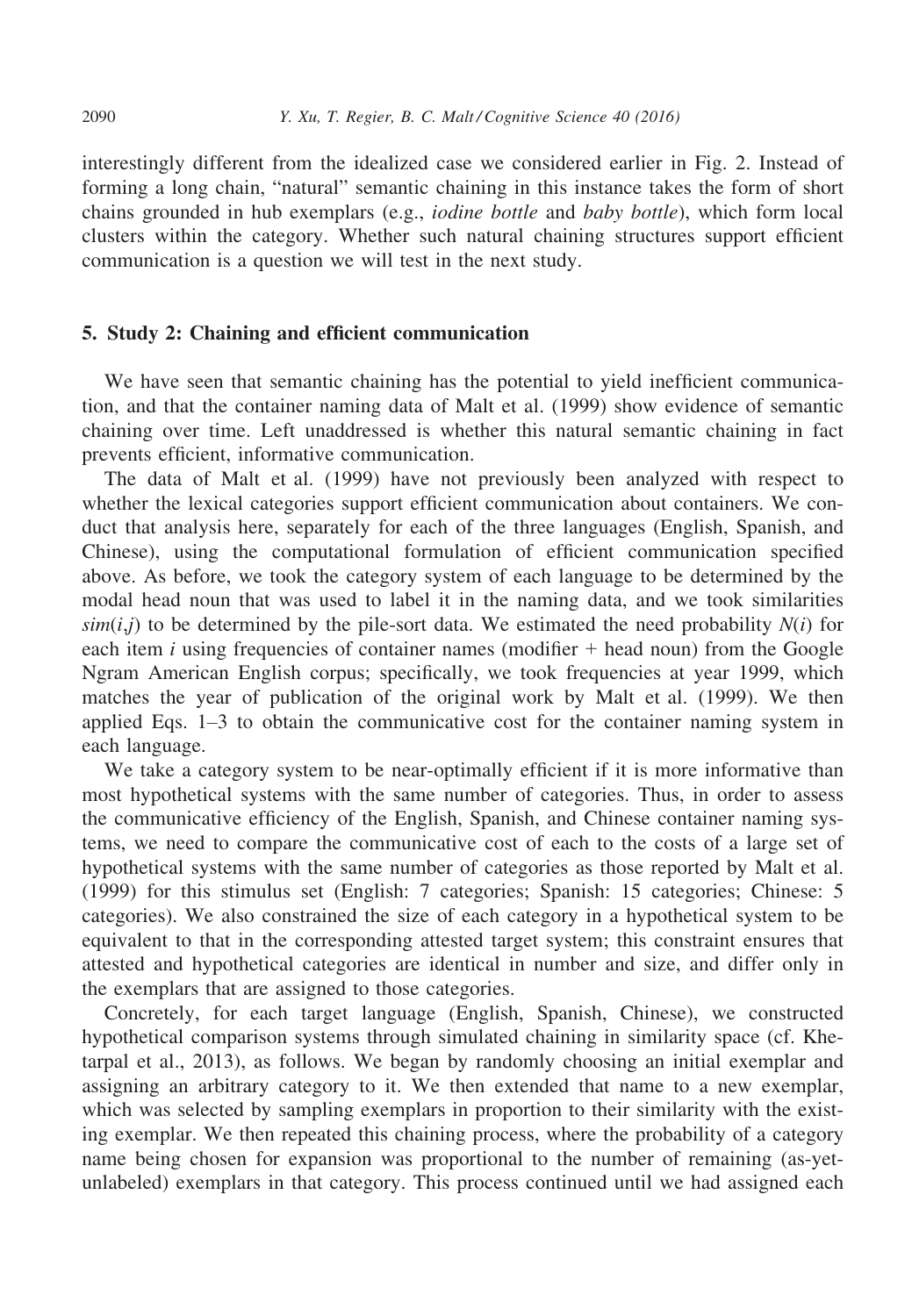exemplar to a category, such that each category had the same number of exemplars as in the attested target system. This procedure effectively generated a hypothetical chained system in the same similarity space as an attested system. Our use of chained systems as hypothetical competitors provides a conservative test, because it excludes from consideration unnatural-seeming but logically possible hypothetical systems with disconnected (non-contiguous) categories. Recall that in Fig. 2, although chained systems were not highly informative, they were more informative than many other hypothetical systems that are excluded from consideration here.

For each of the three target languages, we created 100,000 such hypothetical chained systems. We then compared the communicative cost of the attested target language to the costs of the hypothetical systems using the formulation presented earlier. The results are shown in Fig. 6.

Each of the three attested systems is significantly less costly than its corresponding class of hypothetical chained systems (English:  $p \le 0.001$ ; Spanish:  $p \le 0.0001$ ; Chinese:  $p < .03$ ). We conclude from these results that although these systems do exhibit semantic chaining, each of them is nevertheless highly informative—and thus tightly clustered relative to a large class of comparable hypothetical chained systems.

#### 6. Discussion

In this paper, we have presented two related contributions. First, we have provided what is, to our knowledge, the first computational demonstration of historical semantic chaining in a modern semantic system, using a large corpus of historical text. Second, we have shown that names for household containers in English, Spanish, and Chinese all support highly informative communication, despite the presence of historical chaining in this domain and the potential of chaining to prevent informative communication.



Fig. 6. Efficiency analysis of container naming systems in English, Spanish, and Chinese. In each case, the attested system exhibits low communicative cost (high informativeness) relative to a large set of hypothetical systems of equal complexity.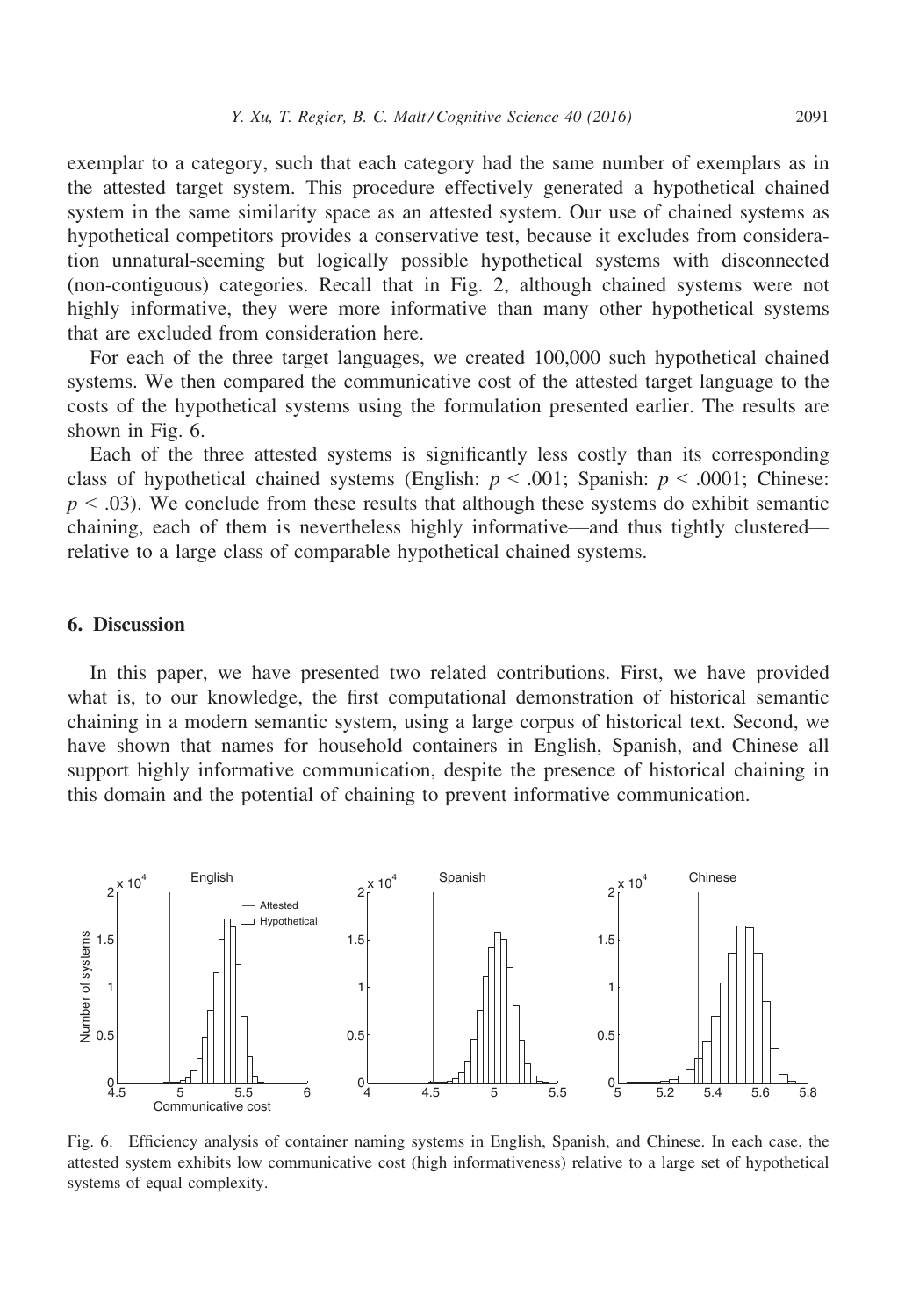Our results concern simple nouns for containers, such as *bottle* or *box*, even though these often appear in discourse in modifier-noun combinations such as aspirin bottle or juice box. The fact that these nouns often appear with a modifier that narrows the intended semantic range might be taken to imply that bare nouns for containers do not by themselves support highly informative communication in the sense identified here, because much of the informativeness is often supplied by the modifier. But our results suggest that these bare nouns are nonetheless near-optimally informative. What are we to make of this? A relevant consideration is that we have shown that systems of bare container nouns across languages are near-optimally informative relative to other possible systems of the same complexity—that is, with the same number of separate container words. It is possible that such a system could be nearly as informative as possible for its level of complexity, yet still be inadequately semantically fine-grained to support the needs of daily communication, which often require the addition of a modifier. Our results suggest this interpretation. On this view, the finding of interest is that a system of general categories (bare nouns)—the informativeness of which is often enhanced by the use of a modifier in discourse—nonetheless appears to bear the stamp of communicative pressure when considered without these modifiers.

Our findings leave a number of questions open. How general is the phenomenon of historical chaining, and the nature of it that we have suggested here? Does chaining appear in similar "hub exemplars plus short chains" form in other domains? How general is our finding that historical chaining may be constrained by communicative forces? Future studies can address these questions by applying analyses similar to ours to other domains, as well as new models and analyses, to explore the linguistic packaging of meaning across languages and across time.

#### Acknowledgments

This research was supported by NSF award SBE-1041707 to the Spatial Intelligence and Learning Center (SILC). We thank Charles Kemp for earlier ideas on chaining and Rob Kass for the concept of change-point detection.

#### **Notes**

- 1. In computing cost, we assumed that the distance between horizontally or vertically neighboring objects in the grid is 1, that the similarity between any two objects  $i, j$ is  $sim(i,j)$  = exp ( $-distance(i,j)$ ), and that need probability  $N(i)$  is uniform across all objects i.
- 2. Naming data were collected from 28 native speakers of English, all students at Lehigh University in the United States; 51 native speakers of Spanish, all from Comahue National University in Argentina; and 50 native speakers of Mandarin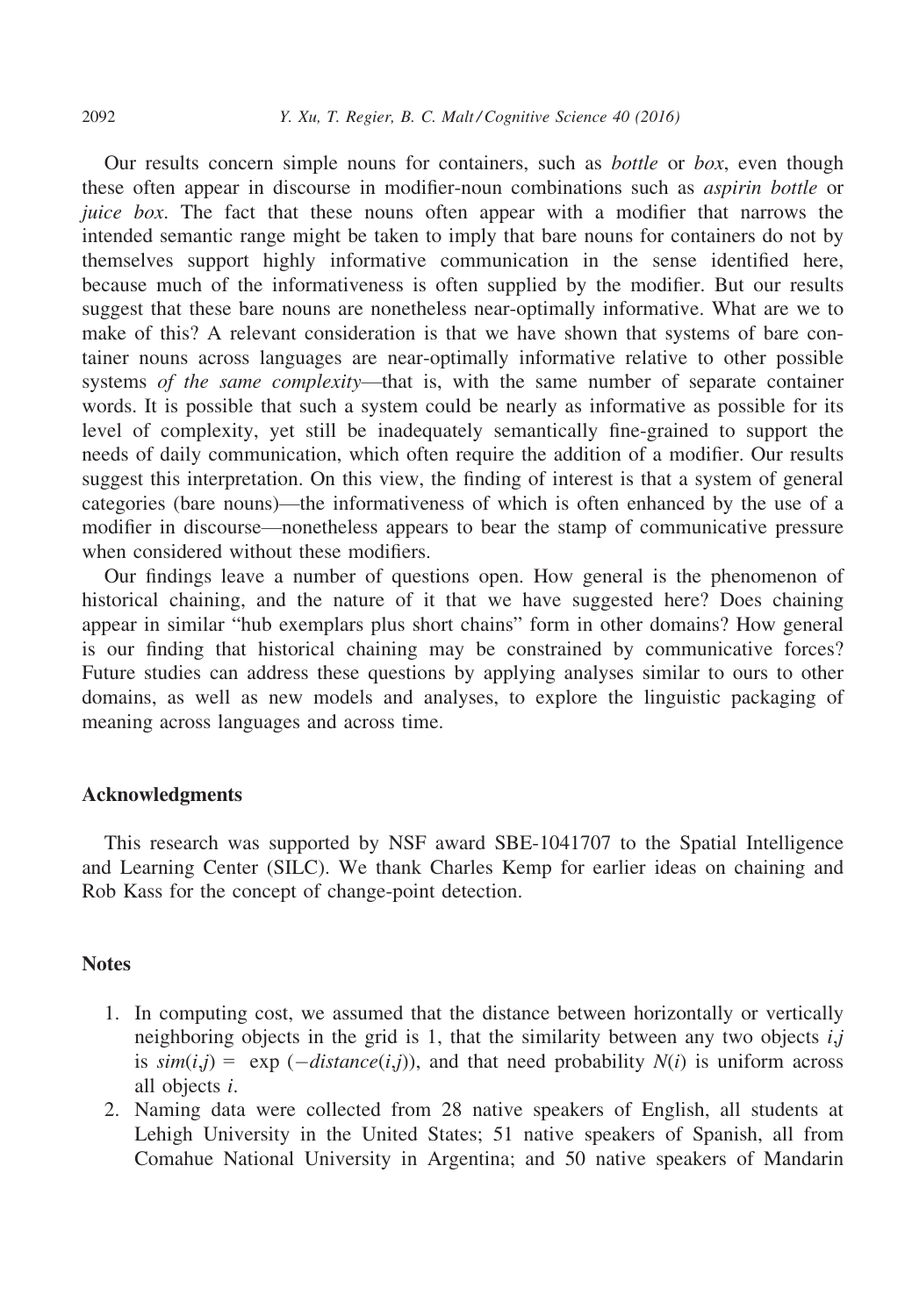Chinese, 10 of whom were students at Lehigh and 40 of whom were students at Shanghai University in China.

#### References

- Ameel, E., Storms, G., Malt, B. C., & Sloman, S. A. (2005). How bilinguals solve the naming problem. Journal of Memory and Language, 53, 60–80.
- Berlin, B., & Kay, P. (1969). Basic color terms: Their universality and evolution. Berkeley: University of California Press.
- Brugman, C. M. (1988). The story of over: Polysemy, semantics, and the structure of the lexicon. New York: Garland.
- Bybee, J., Perkins, R., & Pagliuca, W. (1994). The evolution of grammar: Tense, aspect, and modality in the languages of the world. Chicago: University of Chicago Press.
- Connell, L., & Lynott, D. (2014). Principles of representation: Why you can't represent the same concept twice. Topics in Cognitive Science, 6, 390–406.
- Fedzechkina, M., Jaeger, T. F., & Newport, E. L. (2012). Language learners restructure their input to facilitate efficient communication. Proceedings of the National Academy of Sciences, 109, 17897– 17902.
- Ferreira, F., Bailey, K. G., & Ferraro, V. (2002). Good-enough representations in language comprehension. Current Directions in Psychological Science, 11, 11–15.
- Heit, E. (1992). Categorization using chains of examples. Cognitive Psychology, 24, 341–380.
- Hopper, P., & Traugott, E. (2003). Grammaticalization. Cambridge, UK: Cambridge University Press.
- Kemp, C., & Regier, T. (2012). Kinship categories across languages reflect general communicative principles. Science, 336, 1049–1054.
- Khetarpal, N., Neveu, G., Majid, A., Michael, L., & Regier, T. (2013). Spatial terms across languages support near-optimal communication: Evidence from Peruvian Amazonia, and computational analyses. In M. Knauff, M. Pauen, N. Sebanz, & I. Wachsmuth (Eds.), Proceedings of the 35th annual meeting of the Cognitive Science Society (pp. 764–769). Austin, TX: Cognitive Science Society.
- Lakoff, G. (1987). Women, fire, and dangerous things: What categories reveal about the mind. Chicago: University of Chicago.
- Levinson, S. C., & Meira, S. (2003). "Natural concepts" in the spatial topologial domain-adpositional meanings in crosslinguistic perspective: An exercise in semantic typology. *Language*, 79, 485–516.
- Malt, B. C. (2010). Naming artifacts: Patterns and processes. Psychology of learning and motivation, 52, 1–38.
- Malt, B. C., & Majid, A. (2013). How thought is mapped into words. Wiley Interdisciplinary Reviews: Cognitive Science, 4, 583–597.
- Malt, B. C., Sloman, S. A., Gennari, S., Shi, M., & Wang, Y. (1999). Knowing versus naming: Similarity and the linguistic categorization of artifacts. Journal of Memory and Language, 40, 230–262.
- Malt, B. C., Ameel, E., Imai, M., Gennari, S. P., Saji, N., & Majid, A. (2014). Human locomotion in languages: Constraints on moving and meaning. Journal of Memory and Language, 74, 107-123.
- Michel, J. B., Shen, Y. K., Aiden, A. P., Veres, A., Gray, M. K., The Google Books Team, Pickett, J. P., Hoiberg, D., Clancy, D. Novig, P., Orwant, J., Pinker, S., Nowak, M. A. & Aiden, E. L. (2011). Quantitative analysis of culture using millions of digitized books. Science, 331, 176–182.
- Piantadosi, S. T., Tily, H., & Gibson, E. (2011). Word lengths are optimized for efficient communication. Proceedings of the National Academy of Sciences, 108, 3526–3529.
- Regier, T., Kay, P., & Khetarpal, N. (2007). Color naming reflects optimal partitions of color space. Proceedings of the National Academy of Sciences, 104, 1436–1441.